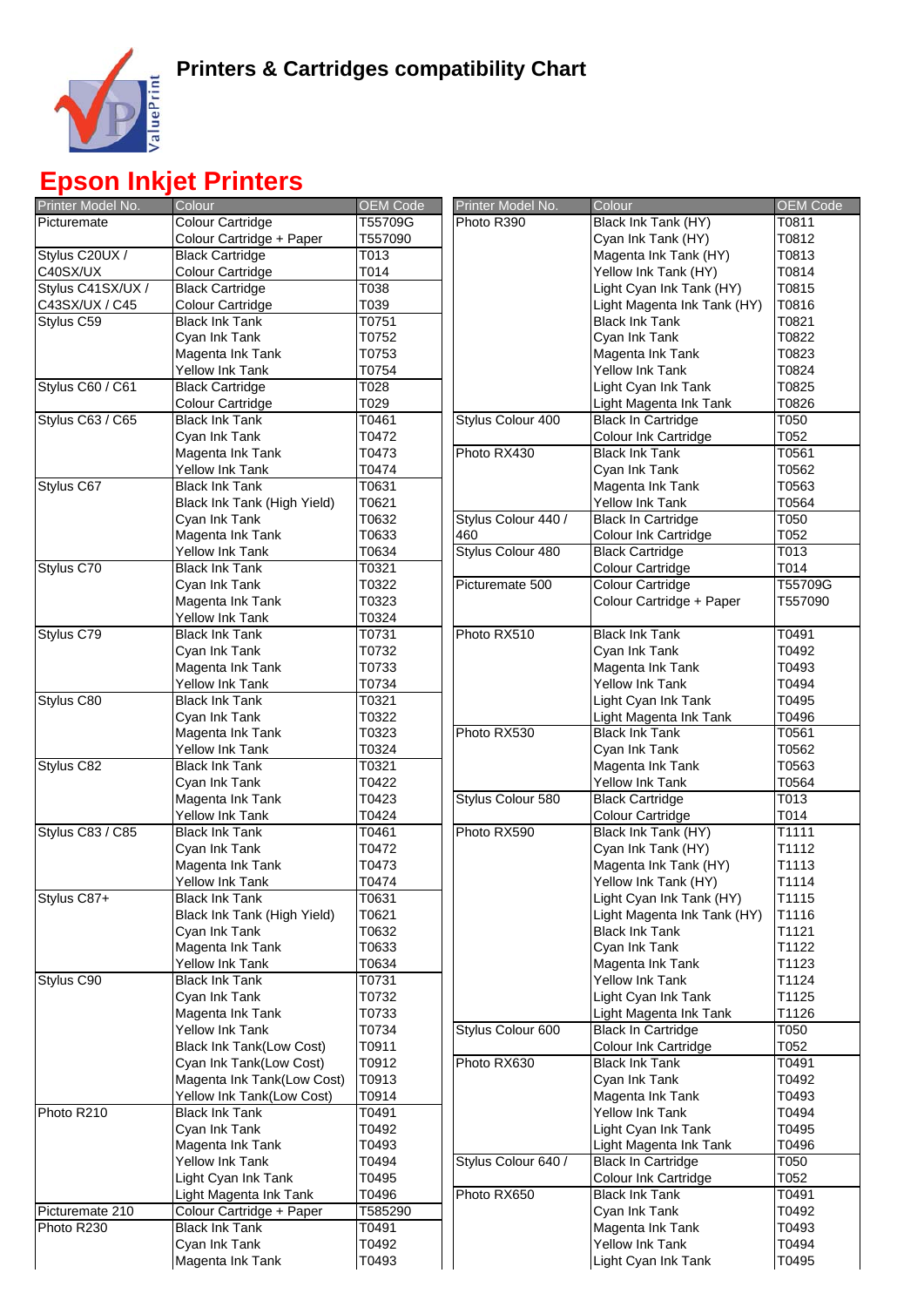|                  | <b>Yellow Ink Tank</b>   | T0494   |                     | Light Magenta Ink Tank      | T0496 |
|------------------|--------------------------|---------|---------------------|-----------------------------|-------|
|                  | Light Cyan Ink Tank      | T0495   | Stylus Colour 660 / | <b>Black In Cartridge</b>   | T050  |
|                  | Light Magenta Ink Tank   | T0496   | 670                 | Colour Ink Cartridge        | T052  |
| Photo R250       | <b>Black Ink Tank</b>    | T0561   | Stylus Colour 680   | <b>Black In Cartridge</b>   | T017  |
|                  | Cyan Ink Tank            | T0562   |                     | <b>Colour Ink Cartridge</b> | T018  |
|                  | Magenta Ink Tank         | T0563   | Photo 700           | <b>Black In Cartridge</b>   | T050  |
|                  | <b>Yellow Ink Tank</b>   | T0564   |                     | Colour Ink Cartridge        | T053  |
| Picturemate 250  | Colour Cartridge + Paper | T585290 | Photo RX700         | <b>Black Ink Tank</b>       | T5591 |
| Photo R310 / 350 | <b>Black Ink Tank</b>    | T0491   |                     | Cyan Ink Tank               | T5592 |
|                  | Cyan Ink Tank            | T0492   |                     | Magenta Ink Tank            | T5593 |
|                  | Magenta Ink Tank         | T0493   |                     | Yellow Ink Tank             | T5594 |
|                  | Yellow Ink Tank          | T0494   |                     | Light Cyan Ink Tank         | T5595 |
|                  | Light Cyan Ink Tank      | T0495   |                     | Light Magenta Ink Tank      | T5596 |
|                  | Light Magenta Ink Tank   | T0496   | Photo 720           | <b>Black In Cartridge</b>   | T050  |
|                  |                          |         |                     | Colour Ink Cartridge        | T053  |
|                  |                          |         | Stylus Colour 740 / | <b>Black In Cartridge</b>   | T051  |
|                  |                          |         | 760 / 800           | <b>Colour Ink Cartridge</b> | T052  |
|                  |                          |         |                     |                             |       |
|                  |                          |         |                     |                             |       |

# **Epson Inkjet Printers**

| Printer Model No.   | Colour                      | <b>OEM Code</b> | Printer Model No. | Description / Page Yield        | <b>OEM Code</b> |
|---------------------|-----------------------------|-----------------|-------------------|---------------------------------|-----------------|
| Photo R800          | Photo Black Ink Tank        | T0541           | Stylus CX3500     | <b>Black Ink Tank</b>           | T0461           |
|                     | Cyan Ink Tank               | T0542           |                   | Cyan Ink Tank                   | T0472           |
|                     | Magenta Ink Tank            | T0543           |                   | Magenta Ink Tank                | T0473           |
|                     | Yellow Ink Tank             | T0544           |                   | Yellow Ink Tank                 | T0474           |
|                     | <b>Red Ink Tank</b>         | T0547           | Stylus CX3700 /   | <b>Black Ink Tank</b>           | T0631           |
|                     | Matte Black Ink Tank        | T0548           |                   | Black Ink Tank (High Yield)     | T0621           |
|                     | <b>Blue Ink Tank</b>        | T0549           |                   | Cyan Ink Tank                   | T0632           |
|                     | Gloss Optimiser Ink Tank    | T0540           |                   | Magenta Ink Tank                | T0633           |
| Photo 810 / 830/U   | <b>Black Cartridge</b>      | T026            |                   | Yellow Ink Tank                 | T0634           |
|                     | <b>Colour Cartridge</b>     | T027            | Stylus CX3900     | <b>Black Ink Tank</b>           | T0731           |
| Stylus Colour 850 / | <b>Black In Cartridge</b>   | T051            |                   | Cyan Ink Tank                   | T0732           |
| 860                 | Colour Ink Cartridge        | T052            |                   | Magenta Ink Tank                | T0733           |
| Photo 870           | <b>Black In Cartridge</b>   | <b>T007</b>     |                   | Yellow Ink Tank                 | T0734           |
|                     | Colour Ink Cartridge        | T008            | Stylus CX4100 /   | <b>Black Ink Tank</b>           | T0631           |
| Stylus Colour 880   | <b>Black In Cartridge</b>   | T019            | CX4700            | Black Ink Tank (High Yield)     | T0621           |
|                     | Colour Ink Cartridge        | T020            |                   | Cyan Ink Tank                   | T0632           |
| Photo 890 / 895     | <b>Black In Cartridge</b>   | T007            |                   | Magenta Ink Tank                | T0633           |
|                     | Colour Ink Cartridge        | T008            |                   | <b>Yellow Ink Tank</b>          | T0634           |
| Stylus Colour 900   | <b>Black In Cartridge</b>   | T003            | Stylus CX4900     | <b>Black Ink Tank</b>           | T0731           |
|                     | Colour Ink Cartridge        | T005            |                   | Cyan Ink Tank                   | T0732           |
| Photo 915           | <b>Black In Cartridge</b>   | <b>T007</b>     |                   | Magenta Ink Tank                | T0733           |
|                     | Colour Ink Cartridge        | T008            |                   | Yellow Ink Tank                 | T0734           |
| Photo 925 / 935     | <b>Black Cartridge</b>      | T026            | Stylus CX5100 /   | <b>Black Ink Tank</b>           | T0321           |
|                     | Colour Cartridge            | T027            | CX5300            | Cyan Ink Tank                   | T0422           |
| Photo 980           | <b>Black In Cartridge</b>   | T003            |                   | Magenta Ink Tank                | T0423           |
|                     | Colour Ink Cartridge        | T005            |                   | <b>Yellow Ink Tank</b>          | T0424           |
| Stylus Colour 1160  | <b>Black In Cartridge</b>   | T051            | Stylus CX5500     | <b>Black Ink Tank</b>           | T0731           |
|                     | Colour Ink Cartridge        | T052            |                   | Cyan Ink Tank                   | T0732           |
| Photo 1200          | <b>Black In Cartridge</b>   | T050            |                   | Magenta Ink Tank                | T0733           |
|                     | Colour Ink Cartridge        | T001            |                   | <b>Yellow Ink Tank</b>          | T0734           |
| Photo 1270 / 1290   | <b>Black In Cartridge</b>   | T007            |                   | <b>Black Ink Tank(Low Cost)</b> | T0911           |
|                     | Colour Ink Cartridge        | T009            |                   | Cyan Ink Tank(Low Cost)         | T0912           |
| Photo 1410          | Black Ink Tank (HY)         | T0811           |                   | Magenta Ink Tank(Low Cost)      | T0913           |
|                     | Cyan Ink Tank (HY)          | T0812           |                   | Yellow Ink Tank(Low Cost)       | T0914           |
|                     | Magenta Ink Tank (HY)       | T0813           | Stylus CX5700F    | <b>Black Ink Tank</b>           | T0631           |
|                     | Yellow Ink Tank (HY)        | T0814           |                   | Black Ink Tank (High Yield)     | T0621           |
|                     | Light Cyan Ink Tank (HY)    | T0815           |                   | Cyan Ink Tank                   | T0632           |
|                     |                             | T0816           |                   | Magenta Ink Tank                | T0633           |
| Stylus CX1500       | Light Magenta Ink Tank (HY) |                 |                   |                                 |                 |
|                     | <b>Black Cartridge</b>      | T038            | Stylus CX5900     | Yellow Ink Tank                 | T0634           |
|                     | Colour Cartridge            | T039            |                   | <b>Black Ink Tank</b>           | T0731           |
| Stylus Colour 1520  | <b>Black In Cartridge</b>   | T051            |                   | Cyan Ink Tank                   | T0732           |
|                     | Colour Ink Cartridge        | T052            |                   | Magenta Ink Tank                | T0733           |
| Photo R1800         | Photo Black Ink Tank        | T0541           |                   | <b>Yellow Ink Tank</b>          | T0734           |
|                     | Cyan Ink Tank               | T0542           | Stylus CX6500     | <b>Black Ink Tank</b>           | T0461           |
|                     | Magenta Ink Tank            | T0543           |                   | Cyan Ink Tank                   | T0472           |
|                     | Yellow Ink Tank             | T0544           |                   | Magenta Ink Tank                | T0473           |
|                     | Red Ink Tank                | T0547           |                   | Yellow Ink Tank                 | T0474           |
|                     | Matte Black Ink Tank        | T0548           | Stylus CX6900F    | <b>Black Ink Tank</b>           | T0731           |
|                     | <b>Blue Ink Tank</b>        | T0549           |                   | Cyan Ink Tank                   | T0732           |
|                     | Gloss Optimiser Ink Tank    | T0540           |                   | Magenta Ink Tank                | T0733           |
| Photo 2000P         | <b>Black In Cartridge</b>   | T015            |                   | Yellow Ink Tank                 | T0734           |
|                     | Colour Ink Cartridge        | T016            |                   |                                 |                 |

| UL I IIILUI                 |                   |                   |                             |                   |
|-----------------------------|-------------------|-------------------|-----------------------------|-------------------|
| Colour                      | OEM Code          | Printer Model No. | Description / Page Yield    | <b>OEM Code</b>   |
| Photo Black Ink Tank        | T0541             | Stylus CX3500     | Black Ink Tank              | T0461             |
| Cyan Ink Tank               | T0542             |                   | Cyan Ink Tank               | T0472             |
| Magenta Ink Tank            | T0543             |                   | Magenta Ink Tank            | T0473             |
| <b>Yellow Ink Tank</b>      | T0544             |                   | <b>Yellow Ink Tank</b>      | T0474             |
| <b>Red Ink Tank</b>         | T0547             | Stylus CX3700 /   | <b>Black Ink Tank</b>       | T0631             |
| Matte Black Ink Tank        | T0548             |                   | Black Ink Tank (High Yield) | T0621             |
| <b>Blue Ink Tank</b>        | T0549             |                   | Cyan Ink Tank               | T0632             |
| Gloss Optimiser Ink Tank    | T0540             |                   | Magenta Ink Tank            | T0633             |
| <b>Black Cartridge</b>      | $\overline{1026}$ |                   | Yellow Ink Tank             | T0634             |
| Colour Cartridge            | T027              | Stylus CX3900     | <b>Black Ink Tank</b>       | T0731             |
| <b>Black In Cartridge</b>   | T051              |                   | Cyan Ink Tank               | T0732             |
| Colour Ink Cartridge        | T052              |                   | Magenta Ink Tank            | T0733             |
| <b>Black In Cartridge</b>   | T007              |                   | Yellow Ink Tank             | T0734             |
| Colour Ink Cartridge        | T008              | Stylus CX4100 /   | <b>Black Ink Tank</b>       | T0631             |
| <b>Black In Cartridge</b>   | T019              | CX4700            | Black Ink Tank (High Yield) | T0621             |
| Colour Ink Cartridge        | T020              |                   | Cyan Ink Tank               | T0632             |
| <b>Black In Cartridge</b>   | T007              |                   | Magenta Ink Tank            | T0633             |
| Colour Ink Cartridge        | T008              |                   | <b>Yellow Ink Tank</b>      | T0634             |
| <b>Black In Cartridge</b>   | T003              | Stylus CX4900     | <b>Black Ink Tank</b>       | T0731             |
| Colour Ink Cartridge        | T005              |                   | Cyan Ink Tank               | T0732             |
| <b>Black In Cartridge</b>   | T007              |                   | Magenta Ink Tank            | T0733             |
| Colour Ink Cartridge        | T008              |                   | Yellow Ink Tank             | T0734             |
| <b>Black Cartridge</b>      | T026              | Stylus CX5100 /   | <b>Black Ink Tank</b>       | T <sub>0321</sub> |
| Colour Cartridge            | T027              | CX5300            | Cyan Ink Tank               | T0422             |
| <b>Black In Cartridge</b>   | T003              |                   | Magenta Ink Tank            | T0423             |
| Colour Ink Cartridge        | T005              |                   | Yellow Ink Tank             | T0424             |
| <b>Black In Cartridge</b>   | T051              | Stylus CX5500     | <b>Black Ink Tank</b>       | T0731             |
| Colour Ink Cartridge        | T052              |                   | Cyan Ink Tank               | T0732             |
| <b>Black In Cartridge</b>   | T050              |                   | Magenta Ink Tank            | T0733             |
| Colour Ink Cartridge        | T001              |                   | <b>Yellow Ink Tank</b>      | T0734             |
| <b>Black In Cartridge</b>   | T007              |                   | Black Ink Tank(Low Cost)    | T0911             |
| Colour Ink Cartridge        | T009              |                   | Cyan Ink Tank(Low Cost)     | T0912             |
| Black Ink Tank (HY)         | T0811             |                   | Magenta Ink Tank(Low Cost)  | T0913             |
| Cyan Ink Tank (HY)          | T0812             |                   | Yellow Ink Tank(Low Cost)   | T0914             |
| Magenta Ink Tank (HY)       | T0813             | Stylus CX5700F    | Black Ink Tank              | T0631             |
| Yellow Ink Tank (HY)        | T0814             |                   | Black Ink Tank (High Yield) | T0621             |
| Light Cyan Ink Tank (HY)    | T0815             |                   | Cyan Ink Tank               | T0632             |
| Light Magenta Ink Tank (HY) | T0816             |                   | Magenta Ink Tank            | T0633             |
| <b>Black Cartridge</b>      | T038              |                   | Yellow Ink Tank             | T0634             |
| Colour Cartridge            | T039              | Stylus CX5900     | <b>Black Ink Tank</b>       | T0731             |
| <b>Black In Cartridge</b>   | T051              |                   | Cyan Ink Tank               | T0732             |
| Colour Ink Cartridge        | T052              |                   | Magenta Ink Tank            | T0733             |
| Photo Black Ink Tank        | T0541             |                   | Yellow Ink Tank             | T0734             |
| Cyan Ink Tank               | T0542             | Stylus CX6500     | <b>Black Ink Tank</b>       | T0461             |
| Magenta Ink Tank            | T0543             |                   | Cyan Ink Tank               | T0472             |
| <b>Yellow Ink Tank</b>      | T0544             |                   | Magenta Ink Tank            | T0473             |
| Red Ink Tank                | T0547             |                   | Yellow Ink Tank             | T0474             |
| Matte Black Ink Tank        | T0548             | Stylus CX6900F    | <b>Black Ink Tank</b>       | T0731             |
| <b>Blue Ink Tank</b>        | T0549             |                   | Cyan Ink Tank               | T0732             |
| Gloss Optimiser Ink Tank    | T0540             |                   | Magenta Ink Tank            | T0733             |
| <b>Black In Cartridge</b>   | T <sub>0</sub> 15 |                   | Yellow Ink Tank             | T0734             |